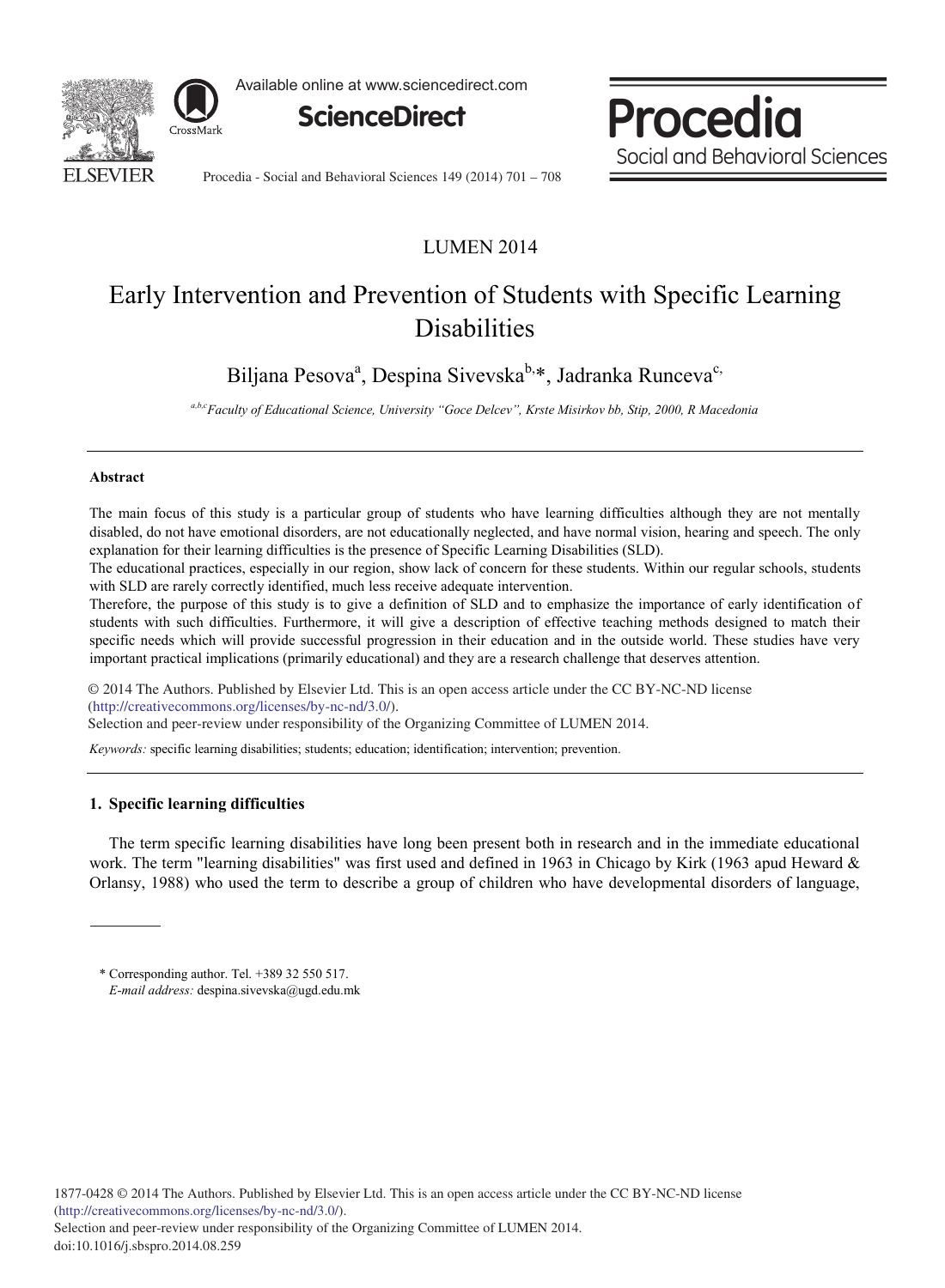speech, reading and other communication skills.

A number of definitions have been formulated in the attempt to define specific learning difficulties, but unfortunately there is still no comprehensive, universally accepted definition. The number of definitions, resulting from the complexity of the phenomenon, often makes understanding of the essence of the problem difficult.

Because of this situation we will list definitions that are commonly mentioned in the literature and we will try to point out some features that capture the essence of this problem.

The most commonly used definition, which first was written in 1968 by IDEA (the Individuals with Disabilities Education Act), says:

*Specific learning disability (SLD) is "a disorder in one or more of the basic psychological processes involved in understanding or in using language, spoken or written, which disorder may manifest itself in the imperfect ability to listen, think, speak, read, write, spell, or do mathematical calculations. Such term includes such conditions as perceptual disabilities, brain injury, minimal brain dysfunction, dyslexia, and developmental aphasia. Such term does not include a learning problem that is primarily the result of visual, hearing, or motor disabilities, of mental retardation, of emotional disturbance, or of environmental, cultural, or economic disadvantage."* (Cortiella, 2009).

According to NJCLD (National Joint Committee for Learning Disabilities) this is reasonable definition, but at the same time it has some disadvantages. Because of this they offer another definition of learning disabilities (LD):

*"'Learning disabilities' is a general term that refers to a heterogeneous group of disorders manifested by significant difficulties in the acquisition and use of listening, speaking, reading, writing, reasoning, or mathematical skills. These disorders are intrinsic to the individual, presumed to be due to central nervous system dysfunction, and may occur across the life span. Problems in self-regulatory behaviors, social perception, and social interaction may exist with learning disabilities but do not, by themselves, constitute a learning disability. Although learning disabilities may occur concomitantly with other disabilities (e.g., sensory impairment, mental retardation, serious emotional disturbance), or with extrinsic influences (such as cultural differences, insufficient or inappropriate instruction), they are not the result of those conditions or influences."* (NJCLD, 1990, Cortiella, 2009).

International Classification of Mental Disorders DSM-IV (Diagnostic and Statistical Manual of Mental Disorder) uses the term "learning disorders", and earlier they used the term "Academic Skills Disorders". According to this classification:

*Learning Disorders are diagnosed when the individual's achievement on individually administered, standardized tests in reading, mathematics, or written expression is substantially below that expected for age, schooling, and level of intelligence. Problems with learning significantly affect the academic level achieved or daily activities that require math skills, writing skills and reading skills. There are many different statistical procedures to determine significant differences. 'Significantly below' is defined as a difference greater than two standard deviations between results and IQ. Sometimes a smaller difference between the result achieved and IQ is taken (i.e. between 1 and 2 standard deviation), especially when the results of tests of intelligence are affected by additional disorders of cognitive processes (thinking, memory, perception, intelligence, speech etc.), mental disorder, general health of the individual, and ethnic (cultural) background of the individual. If sensory lack is present, learning disorders need to be supplemented by what is usually associated with this lack. Learning disorder can continue in adulthood "(according to DSM-IV, 2004).*

The following common components can be singled out in most definitions of specific learning difficulties: discrepancy, heterogeneity, exclusion, constitution factors and special education (according to Heward & Orlansky, 1988; Fletcher, Coulter, Reschly & Vaughn, 2004).

*The discrepancy* in most definitions is represented by the presence of a difference between the abilities and accomplishments of the individual. Individuals with specific learning disabilities have average or above-average intellectual abilities, while their achievements on standardized tests for reading, mathematics and written expression are significantly below those expected according to their level of intelligence, age and education.

*The heterogeneity* shows the complex structure of specific learning difficulties. In describing this phenomenon, a variety of disorders is situated under the same term among which the most commonly included are dyslexia, dyscalculia, and disgraphia, and they imply variance in reading, writing and calculating.

*The exclusion* is the component which indicates that the term specific learning difficulties excludes all learning problems that are exemplary the result of hearing, visual, motor or emotional difficulties, mental retardation, social and cultural deprivation**.**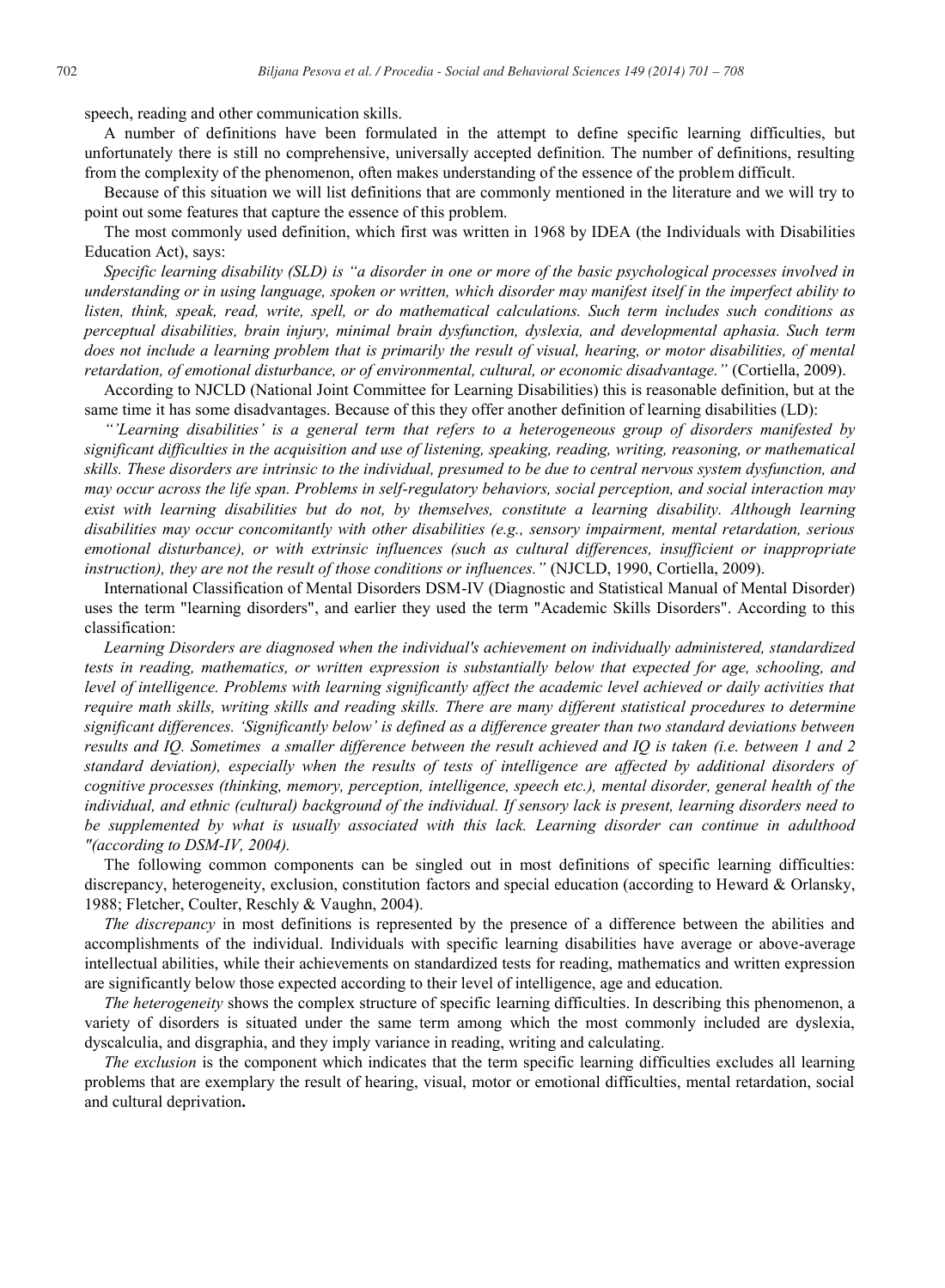These three components represent the basis of the fourth component of most definitions, and that is the belief that specific learning disabilities are caused by *constitution factors* of the individual. It is assumed that individuals who meet the criteria dictated by the first three components have problems with achievements that are a consequence of certain neuro-biological factors. It is thought that specific learning difficulties arise from certain neurological differences that exist in the structure and function of the nervous system and they affect its ability to store, process, and use information.

The last component indicates that students with specific learning needs had the need of *special education* which should include exercises that are unique, special, and unusual and that actually complement regular education. This component prevents students who did not have appropriate conditions for learning to be identified as students with specific learning difficulties. This is important because students with specific learning disabilities are those who show specific and serious learning problems under normal conditions of education. From here, special education should help these students to improve their achievement.

Beside the already mentioned other common features, can be singled out, but it is necessary to emphasize that any student or individual with specific learning disabilities is a unique individual with his/her own "strengths" and restrictions. In addition, it is important to highlight the unjustified stigma of lazy and unintelligent child, which is often present in the daily lives of these children and individuals.

#### **2. Identification of students (pupils) with specific learning difficulties**

Identification is an important process that enables detection of children with specific learning difficulties, with the ultimate goal to provide appropriate treatment and support needed for successful functioning in and out of school.

Usually, the first signs of specific learning difficulties appear as early as in kindergarten. But identification is rarely performed before the end of kindergarten, or before the first grade. Suspicions of specific learning difficulties are generally confirmed in the course of elementary school. Many pupils are not properly identified as pupils with specific learning difficulties over an extended period of time. Especially, that is common for children with high intelligence. In such a case, specific learning difficulties are noticed around the fourth grade, and sometimes later. Late identification among students creates significant learning difficulties and a fall in motivation and self-esteem development, and difficulties in learning can continue in adulthood.

Because of this, *early identification* which aims to detect children with developmental problems at an early age which may be an obstacle to further learning and the cause of these children being treated as "children at risk" is of essential importance. The development of children in preschool period is characterized by great variability in the pace of maturation. Among some children, slower growth is temporary and resolves itself with time, while in others it is retained within the various areas of functioning, suggesting the need for referral of the child for targeted testing and / or detailed assessment.

For a long time *discrepancy* was used as the primary criterion for identification of students with specific learning difficulties are used (Kavale, 2002). Typically, discrepancy is defined as the difference between the abilities of the students and their achievements. To determine discrepancy, it is necessary to set the intelligence of the child which allows us to see if the achievements of the child are in accordance with his/her potentials and possibilities. If there is a discrepancy in the results of various parts of the IQ test, this may be indicative of "strong" and "weak" sides of the child. In psychological assessment tests of perception, cognition, memory and language skills can be used as well. Existing academic skills are assessed with tests of achievement. Tests of intelligence and academic achievement tests help to clarify the discrepancy between the potentials and the achievement of the student which is one of the essential characteristics of children with specific learning difficulties.

But recently the use of discrepancy as a criterion for identification of students with specific learning disabilities is under question. Primarily, discrepancy has been criticized for not providing reliable and valid information (Kavale, 2002). According to other authors, the primary problem of discrepancy is not a psychometrical one, but a much bigger problem is the lack of rigor in its application. It is found that more than 50% of the population of students with specific learning disabilities did not meet the criterion of discrepancy (Kavale & Reese, 1992; according to Kavale, 2005). Another criticism of the use of discrepancy as a criterion for identification of students with specific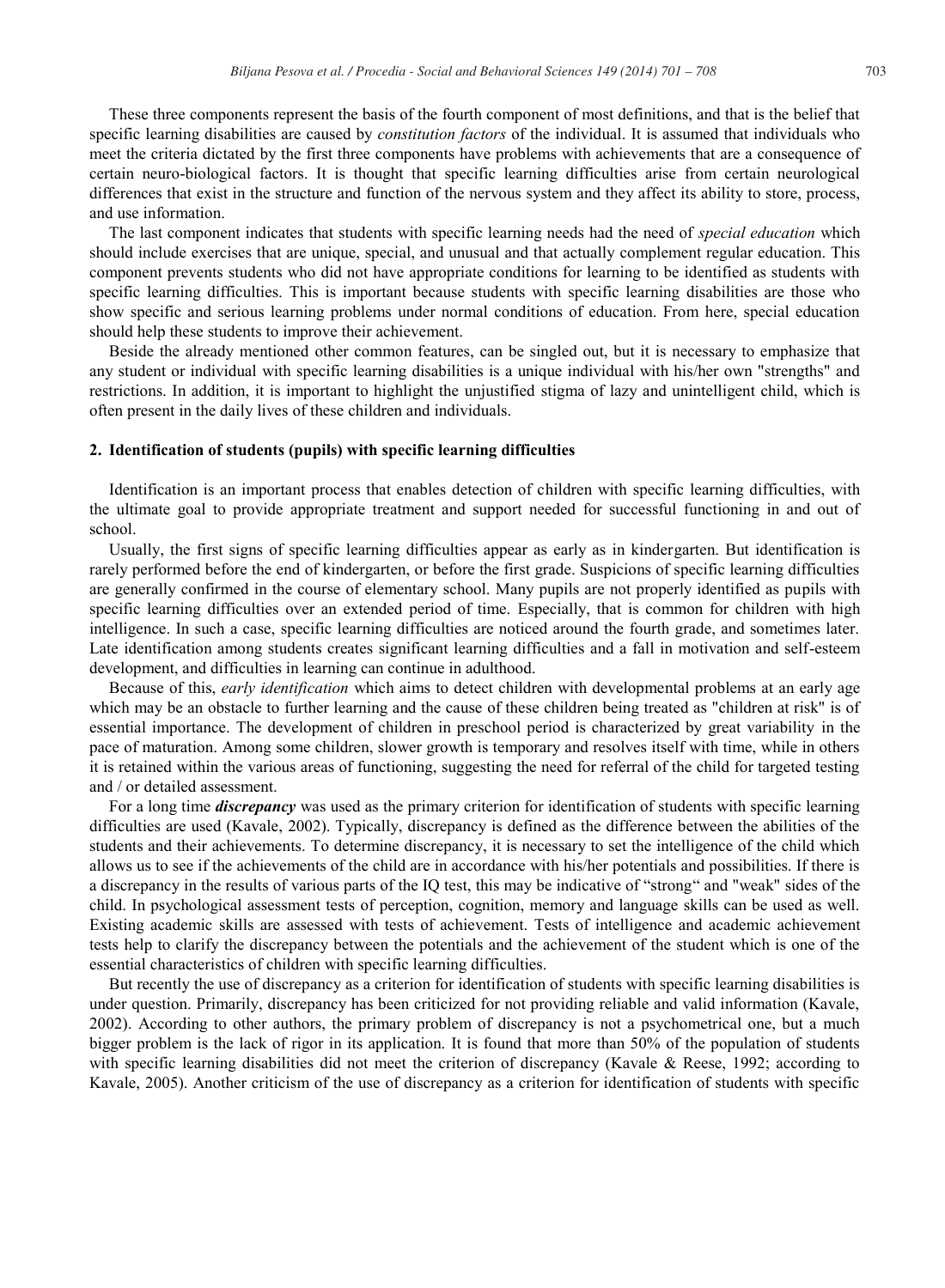learning difficulties is the fact that discrepancy is an indicator only of poorer outcomes. Thus, when students meet the discrepancy criterion, what is confirmed is lower achievement, which is not equal to specific learning difficulties.

In the context of identifying students with specific learning disabilities, discrepancy and data about weaker achievements are only an initial step in diagnosis.

Since the validity of discrepancy as a criterion of identification is under question, RTI was added as an alternative model of identification model (responsiveness-to-intervention) (Kavale, 2005). This model replaces the traditional psychometric methods with a protocol that connects identification and intervention through emphasizing student outcomes, rather than their shortcomings. This model offers the opportunity to provide early intervention and prevention and to build a preventive model for students. Early intervention suggests that schools should not wait for difficulties to arise, but they should try to discover the "at risk" students as early as possible.

The main characteristic of the RTI model is an intervention aimed at students whose achievements are below the achievements of their peers. The core concept of RTI includes:

a) Application of interventions in regular education that are based on data obtained from scientific research;

b) Measuring the reaction of students to the intervention;

c) Using the data obtained from these measurements to modify the type, frequency and intensity of intervention.

In fact, there is no one universally accepted model of RTI, but most variations include access to three levels, which include:

1. High quality interventions given to all students in regular classes,

2. Mentoring students in small groups (e.g, 3-6) whose achievements and pace of progress are still behind those of their peers,

3. Intensive individual interventions in special education and initiation of the process for determining the qualifications of special education (according to Kavale, 2002).

## **3. Early intervention and prevention in students with learning difficulties**

Early intervention suggests that schools should not wait difficulties in students to reinforce, but they should try to find students "at risk" as early as possible.

The main goal of special education is to enable students with learning disabilities to be educated and to have benefit from it. This means that these students will be provided with free and appropriate regular education, just as it is given to their peers (according to Vaughn & Linan-Thompson, 2003).

Teaching approaches that have a significant impact on the achievement of students with learning difficulties are well defined, clear, and carefully designed in relation to the area in which instruction is required (e.g., reading, writing, mathematics). Although these techniques are not specific and unique only to special education, their application is necessary.

Torgesen (1996, according to Vaughn & Linan-Thompson, 2003) states that special education differs from regular education in being clearer, more intense, and more supportive.

Effective educational approaches for students with learning difficulties and their effects can be summarized as follows (according to Vaughn & Linan-Thompson, 2003).

- Controlling the difficulty of the tasks (e.g. allocation of problems and examples of parts that will ensure high achievement and adjustment of tasks according to the abilities of the students and their skills) is associated with improved academic outcomes;
- x Teaching students in small, interactive groups is associated with increased achievement;
- Modeling and teaching strategies for creating questions and thinking aloud while reading, writing or solving a particular math problem (e.g. self-asking questions, meta-cognitive strategies) are characteristics of teaching which is associated with improved outcomes;
- Direct and clear instruction is associated with improved academic outcomes;
- Higher order processing skills may facilitate the integration of knowledge and skills in solving complex mathematical problems;
- Learning when, where and how to use strategies to support students in the development of action plans that direct learning;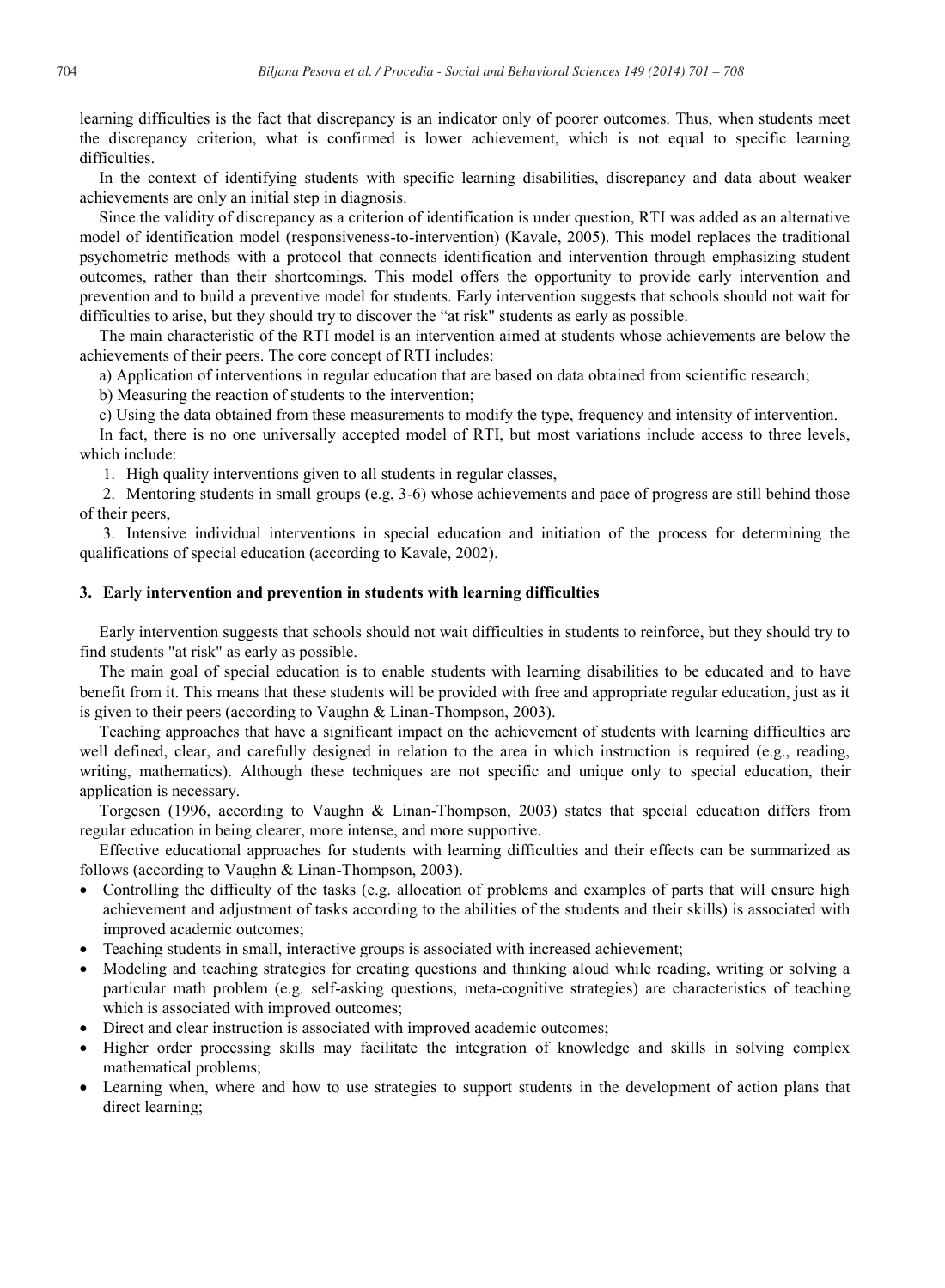- Tracking progress in academic skills related to effective outcomes in academic areas;
- Building blocks for reading and writing is essential to improve the reading and writing outcomes,
- The process of writing and its organizational and mechanical aspects are associated with improved outcomes in writing;
- Teachers who provide systematic feedback on the outcomes assist students with learning disabilities.

One of the approaches to prevention and early intervention is *education to be allocated in arrays or levels*, whereupon it starts with effective exercises designed for the whole class, then support is offered to students who need it by including monitoring of outcomes and monitoring of progress as part of teaching within the whole class

For example, O'Connor (2000) tried to reduce reading errors made by preschool children through teaching which consisted of four levels that varied in terms of length, intensity and duration. This instruction lasted 2 years. At the end of the first grade, the mistakes made by the children with specific learning difficulties were reduced. However, the number of children who were directed to the centers for special education was not reduced. O'Connor believes this is related to the limited resources available to them in schools, thus preventing the effects of the most intense level of instruction that is designed for students with the most progress.

Dickson & Brusuck (1999) also applied the system of three levels that varied within the dimensions of O'Connor's survey. They found a lot of progress in reading among students with reading difficulties who were taught in small groups. Dickson & Brusuck highlight that deficit of time and resources needed to provide intensive instruction which is necessary to the students with learning disabilities.

*Teaching in small groups*. One of the key variables in the models of early prevention / intervention in students with learning disabilities is the proportion of teacher-student (i.e. the size of the group) which is included in teaching. Smaller groups allow for greater interaction between teachers and students, individualization of teaching, focus on task, monitoring by the teacher and feedback (Slavin, 1996). For effective teaching of reading the size of the group is important for several reasons:

- Smaller groups enable students to achieve better results;
- In smaller groups the variability of students in terms of their ability to learn is reduced, thereby reducing the variability of ways of teaching required by students;
- The size of the group affects the quantity and quality of verbal speech among students;
- Teaching reading can be customized to the individual needs of students.

Elbaum & co. (1999) examined the outcomes of teaching groups of children who have difficulties in reading. The results of this study show that the effects among students who were taught in small groups and in pairs were significantly greater than the effects on the students who were taught within the whole class (according to Vaughn  $\&$ Linan-Thompson, 2003).

Similarly, other studies show that teaching in small groups has major effects versus learning within the whole class (Slavin, 1996).

*Individual instruction*. For some students even teaching in small groups may not be sufficient to provide the required level of focus, intensity and specificity of teaching, so individual teaching becomes a necessity. Several studies support the effectiveness of such instruction for students identified as "at risk" or with learning difficulties. More recent research shows that additional individual instruction to "at risk " students allows the results achieved by these students to surpass the results of the control group by an average of 0,41 SD. Teaching mentored by trained volunteers or students were highly effective (Elbaum & co., 2000 apud Vaughn & Linan-Thompson, 2003) .

Two new studies of intensive, individual instruction for at risk students gave impressive results.

Vellutino & co. (1996, according to Vaughn & Linan-Thompson, 2003) conducted a two-semester mentoring in the identification of letters, phonemic analysis and reading skills. This mentoring was conducted in the duration of 20 minutes each day for first graders who have reading difficulties. The results of this research show that individual mentoring helped most students to have a GPA in reading.

Torgesen & co. (2001, according to Vaughn & Linan-Thompson, 2003), found significant improvement in decoding skills for students with reading difficulties who attend 80 hours of instruction in which they were taught strategies for phonological decoding. Teaching was carried out individually in two sessions per day lasting 50 minutes. The results of this study show that the accuracy in decoding in these students exceeds the national average, but that is not the case with the speed of decoding. These studies suggest that key features of teaching reading, when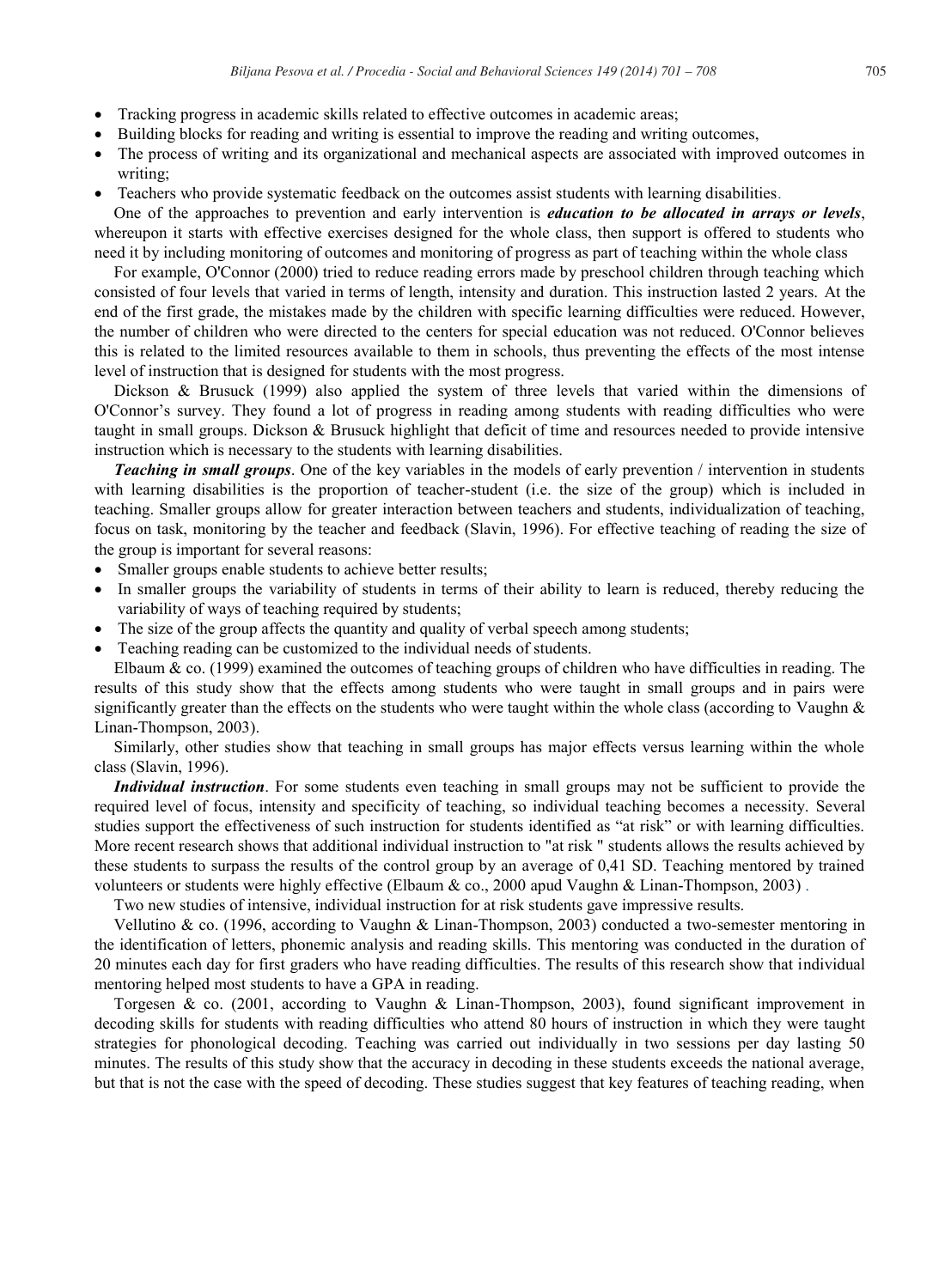combined with individual instruction in sessions with appropriate intensity, can affect the adoption of reading skills among students with learning disabilities.

*Duration of teaching*. Another variable that can influence the effectiveness of teaching is its duration or intensity. The duration of teaching can be represented by the previously designated number of sessions or it can be determined by acquiring the predetermined criteria specific intervals. Another way to increase the intensity of teaching is to add one more session each day.

Torgesen & co. (2001) conducted intensive, individual instruction of students with learning disabilities which consisted of two sessions a day (50 minutes for each session). Students had significant improvements and most of these improvements were kept in the next two years. In addition, 19 of the 49 students were able to return to regular classes and no need was identified for additional instruction.

To determine the length of teaching that is appropriate for students with reading difficulties of second grade, Vaughn and Linan-Thompson & Nickman (2003) performed teaching in small groups of 54 students from the second grade through 10, 20 and 30 weeks. Students with learning disabilities continued to receive additional instruction until they reached a predetermined criterion at each level. Of the 45 students who were present in all assessments, 11 students failed to reach the criterion after 30 weeks, 10 students reached the criterion after 10 weeks, 15 after 20 weeks, and 9 after 30 weeks.

The results support the importance of varying the size of the groups and the intensity of intervention.

#### **4. Model of primary, secondary and tertiary intervention**

This is a special approach to teaching students with learning difficulties, which is systematically divided into levels and links regular and special education. This model uses existing research on teaching, grouping and duration thereof. It accepts the view of Keogh (Keogh 1994 by Vaughn & Linen-Thompson, 2003), in which prevention and intervention are inextricably linked. According to Keogh, the same procedures or services may provide treatment or prevention depending on the context in which they take place or on the time in which they are implemented.

To optimize learning opportunities for students teaching at any level (primary, secondary and tertiary) is more intense and explicit, and the size of the group when teaching is reduced. Across the three levels of instruction monitoring is used of the progress in order to ensure that students have mastered the content and that their pace of development is appropriate. With this model mastering of the content and pace of development are observed that are used to make certain decisions about teaching and about the level of students' knowledge. Although this model focuses on the additional instruction, it comes from working on alternative models for the identification of students with disabilities, including the RTI model already mentioned.

The first level, *primary intervention,* takes place within regular education and includes lesson plans based on school years. Providing intensive and ongoing professional development for teachers in mainstream schools is essential to ensure that all students have access to the curriculum. A significant part of professional development is the practice of monitoring the, which is used as an important information for further instruction as a means of identifying students who are not progressing and who need additional instruction.

The second level of instruction, *secondary intervention,* can take place within the regular classes (or out of them) in the form of additional programs. This more intensive and clearer curriculum (which is an addition to the core) can be carried out by a teacher or other professionals in the school and it has the meaning of parallel teaching to what takes place in regular classes. Instruction that focuses on students' needs, which is determined by monitoring of the progress, takes place in small groups (one adult 4 students), five times a week. Sessions last between 20 and 40 minutes, depending on the level of education and the students' needs.

The third level of teaching, *tertiary intervention,* can be categorized as special education for some students. Students would be qualified for special education if they did not progress properly and did not satisfy the basic criteria despite receiving more instruction within the regular class and additional instruction in small groups with a duration of 20 minutes.

Moving between levels is fluid and is based on the monitoring of progress. For example, students who have difficulties in basic skills in a particular area (e.g., writing, reading, and math) in the first assessment are referred for further training in groups for secondary intervention. At the end of the first 10 weeks, students are evaluated and those that meet the prescribed criteria no longer receive additional secondary intervention. Those students who do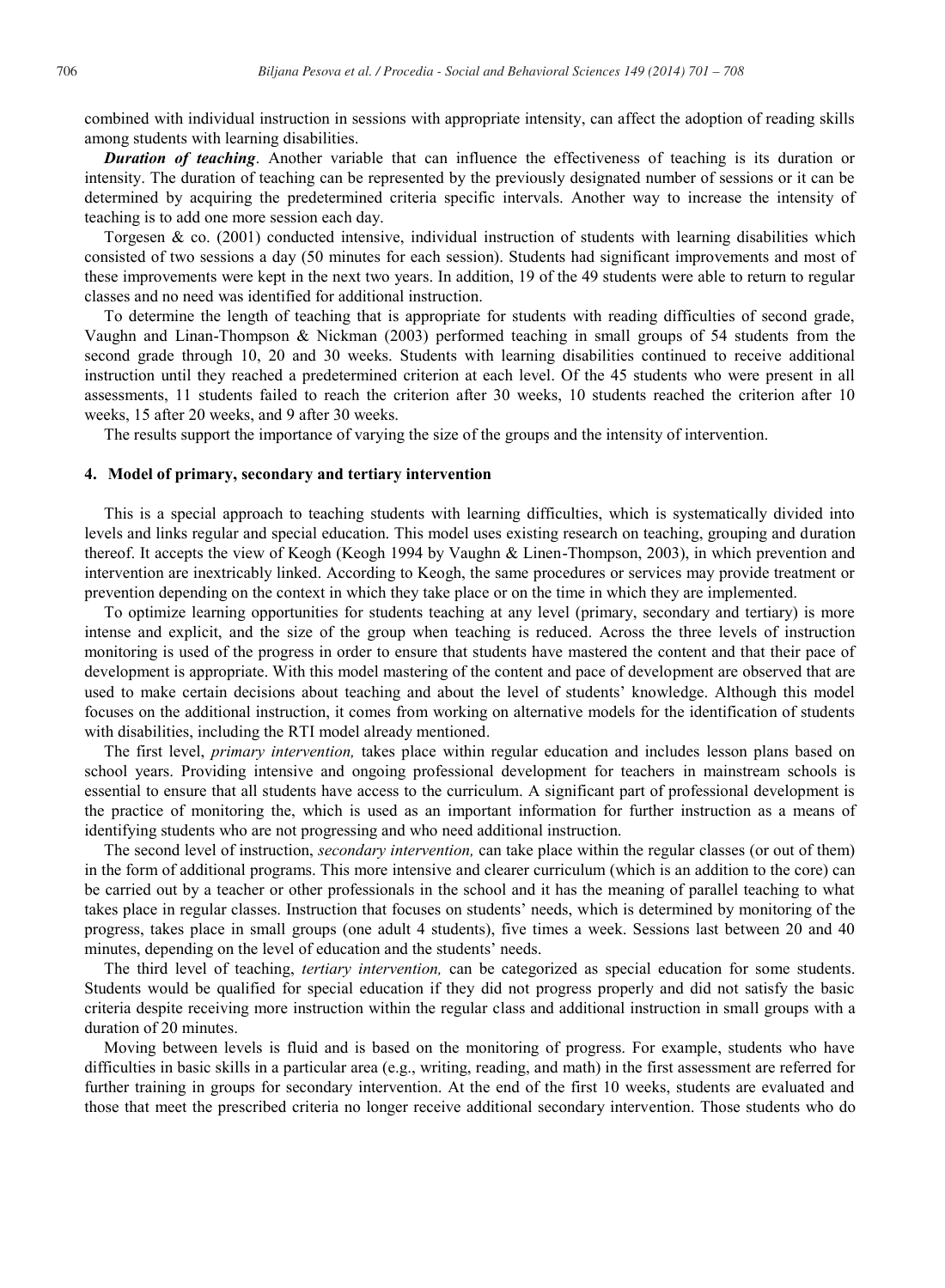not meet the prescribed criteria after secondary interventions are referred for further instruction for another 10 weeks. Again, students who met the required criteria are removed from additional instruction. Those students who do not meet the established criteria after 20 weeks of secondary intervention may be referred to tertiary intervention or, if they are identified as students with learning disabilities, they can be directed to special education.

The degree to which the techniques used in tertiary intervention are unique for special education is important. It is believed that they are unique because they are adapted to the needs of students, they are more intensive, they contain more monitoring and they adjust teaching and materials in order to reflect the progress of the student or his difficulties. Students in tertiary intervention are still regularly assessed along with their peers. Students included in tertiary intervention receive the most intensive and most specific intervention in which their progress is monitored weekly and the teaching is tailored to their needs.

#### **5. Conclusion**

In attempting to define specific learning difficulties a number of definitions are formulated, but unfortunately there is still no single comprehensive, universally accepted definition. In most definitions of specific learning difficulties the following common components can be singled out: discrepancy, heterogeneity, exclusion, constitutional factors and special education. Specific learning disabilities are not only disturbing, but in themselves comprise a group of specific disorders that commonly include: difficulties in reading (dyslexia), difficulty in calculus (dyscalculia) and difficulties in writing (disgraphia).

Many students with specific learning disabilities are not properly identified over the long period of time, which creates additional difficulties in learning, their motivation and confidence. Because of this, early identification is essential which aims to detect children with developmental problems from the earliest age that may be an obstacle to further learning and treats children as "at risk".

For a long time discrimination was used as the dominant criterion for identification, but lately the RTI model has become more actual. This model connects identification and intervention through emphasizing students' outcomes, rather than their shortcomings. An effective approach to early prevention and intervention is to allocate teaching into arrays or levels, whereupon it begins with effective exercises designed for the whole class, and then provides support to the students that need it by monitoring the outcomes and the progress as part of teaching within the class. Students who are diagnosed with specific learning disabilities are exposed to specific treatments, whereby the two main models of study treatment commonly cited are the model of practicing skills (process model) and the model of training skills (model of task analysis). Despite the differences that exist in these models, researchers still do not agree which model is better and more efficient.

Because of this situation, there is need for additional scientific-professional research in this area, which would have significant educational and practical implications and would contribute to a more successful identification of students with specific learning difficulties and opportunities for more effective identification, prevention and treatment of these students.

## **References**

Cortiella, C. (2009). *The State of Learning Disabilities.* New York, NY: National Center for Learning Disabilities.

- Dickson, S. V., & Bursuck, W. D. (1999). Implementing a model for preventing reading failure: A report from the field. *Learning Disabilities Research & Practice*, 14, 191–202.
- Dijagnostički i statistički priručnik za duševne poremećaje IV revizija. (1994). Jastrebarsko: Naklada Slap.
- Fletcher, M. J., Alan Coulter, W., Reschly, J, D., Vaughn, S. (2004). Alternativa Approaches to the Definition and Identification pf Learning Disabilities: Some Questions and answers. *Annals of Dyslexia*, Vol. 54, No. 2.
- Heward, L, W., Orlansky, D, M. (1988). *Exceptional Children.* Ohio: Merrill Publishing Company.
- Kavale, K. A. (2005). Identifying specific learning disability: Is Responsiveness to Intervention the Answer? *Journal of Learning Disabilities, 38*, 553-562.
- Kavale, K. A. (2002). Discrepancy models in the identification of learning disability. In: R. Bradley, L. Danielson, & D. P. Hallahan (Eds.), *Identification of learning disabilities: Research to practice*. Mahwah, NJ: Erlbaum. (pp. 369–426).

O'Connor, R. (2000). Increasing the intensity of intervention in kindergarten and first grade. *Learning Disabilities Research & Practice*, 15, 43- 54.

Slavin, R. E. (1996). Preventing Learning Disabilities. *Educational Leadership*. 4-7.